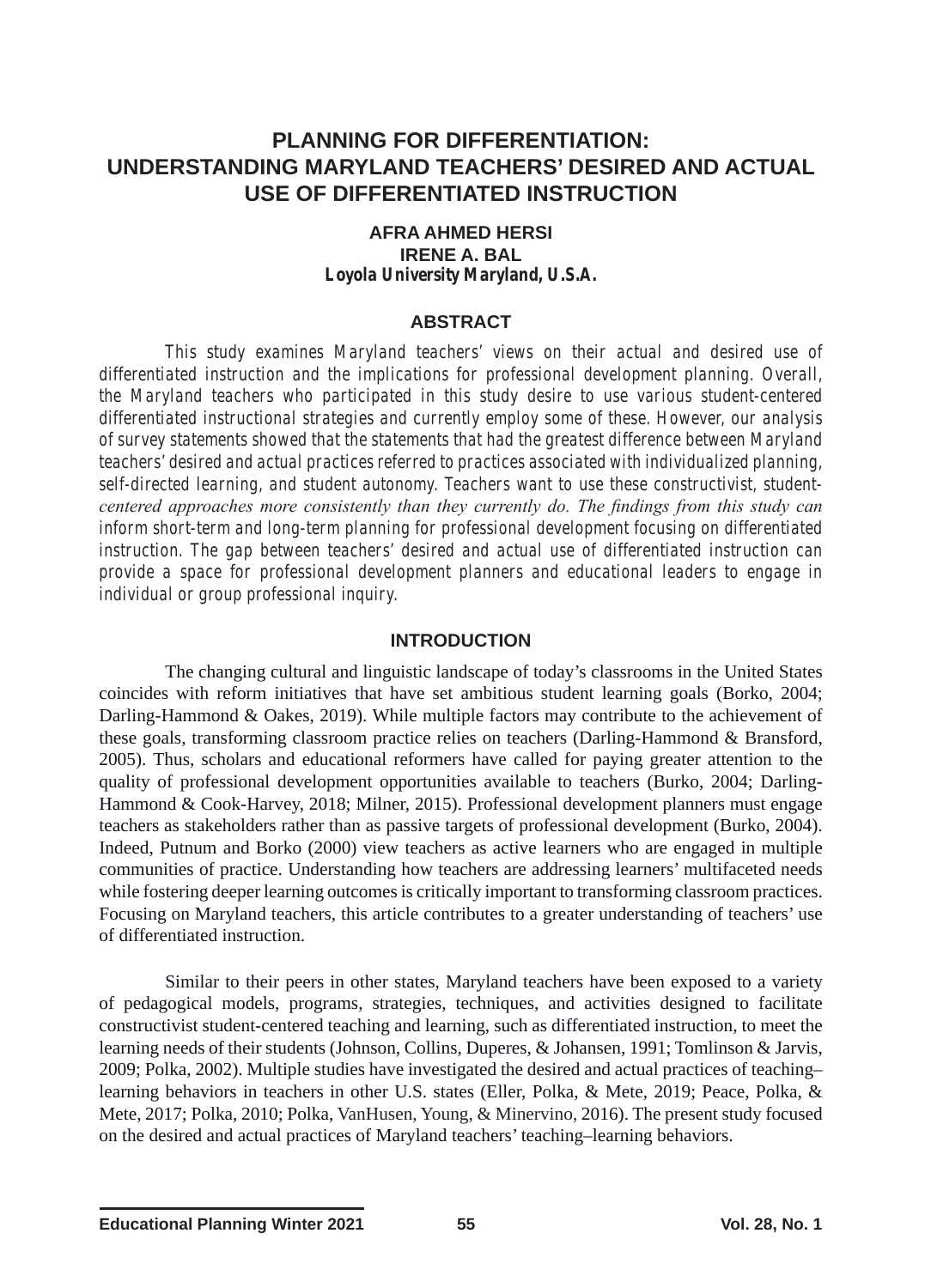Located on the U.S. East Coast, Maryland has a rapidly diversifying and growing population that is estimated to be 6 million, with 56.80% White, 30.9% African American, 10.4% Hispanic, and 6.7% Asian (U.S. Census Bureau, 2019). This diversity is reflected in the school-age population, where students of color are the fastest growing segment (Maryland State Department of Education [MSDE], 2019.). At the same time, the teaching force in the state of Maryland reflects national trends, which have remained mostly homogenous: White, middle class, and monolingual speakers of English (Banks et al., 2005; Darling-Hammond & Cook-Harvey, 2018). Given the changing demographics, it is imperative to reframe the work of teachers as profoundly grounded in democratic ideals, including a commitment to meet the needs of all learners and to engage in reflective practices (Cochran-Smith, 2003; Hersi, 2019; Leonard, Moore, & Brooks, 2014).

### **CONCEPTUAL FRAMEWORK AND RELEVANT RESEARCH**

The constructivist perspective on learning serves as a useful framework for understanding learning and the assumptions that inform how teachers approach learning. The constructivist perspective views knowledge construction as an engaged meaning-making process in which learners construct their knowledge rather than receive it passively (Allard & Santoro, 2006; Brewer & Daane, 2002; Driscoll, 2018; Wilson, 2018). Central to constructivism is the view that learning is active, includes problem-solving, and is collaborative (Driscoll, 2018; Wilson, 2018). Learning is profoundly learner-centered in the constructivist perspective (Gay, 2010). In learner-centered classrooms, teachers build on students' existing knowledge and encourage problem-solving, collaboration, and a sense of autonomy (Clements & Battista, 1990).

Teachers grounded in constructivist perspectives are reflective and analytical about their practices and can adapt their instruction to meet the needs of their students (Darling-Hammond  $\&$ Bransford, 2005). Adapting and differentiating instruction is a common approach for meeting the needs of diverse learners (Tomlinson, 2014). Although teachers may be familiar with the concept of differentiating instruction, their practices may be misaligned or they may believe that they have little freedom to implement these approaches (Eller et al., 2019). Polka (2002) and others have observed that differentiating instruction from a constructivist perspective can take many shapes and forms, including instruction based on students' interests and prior knowledge, inquiry and project-based learning, collaboration, formative assessments, and small group instruction (Eller et al., 2019; Peace et al., 2017; Polka, 2010; Polka et al., 2016).

Two poles and nine teaching–learning practices have emerged from student-centered differentiated instruction (see Figure 1; Polka, 2002). The left side of the image includes the teachercentered practices, while the right side includes the learner-centered practices. The two poles—a teacher-centered pole and a student-centered pole—are supported by the nine teaching–learning behavior categories: teacher objectives, teaching planning and preparation, teacher communication and messages, teacher behavior, student objectives, student planning and preparation, classroom expectations of students, student communication and messages, and student evaluations (Eller et al., 2019; Polka, 2010; Polka et al., 2016). Polka (2002, 2010) investigated these nine teaching–learning behavior categories and determined that teachers typically balance teacher-centered and studentcentered practices.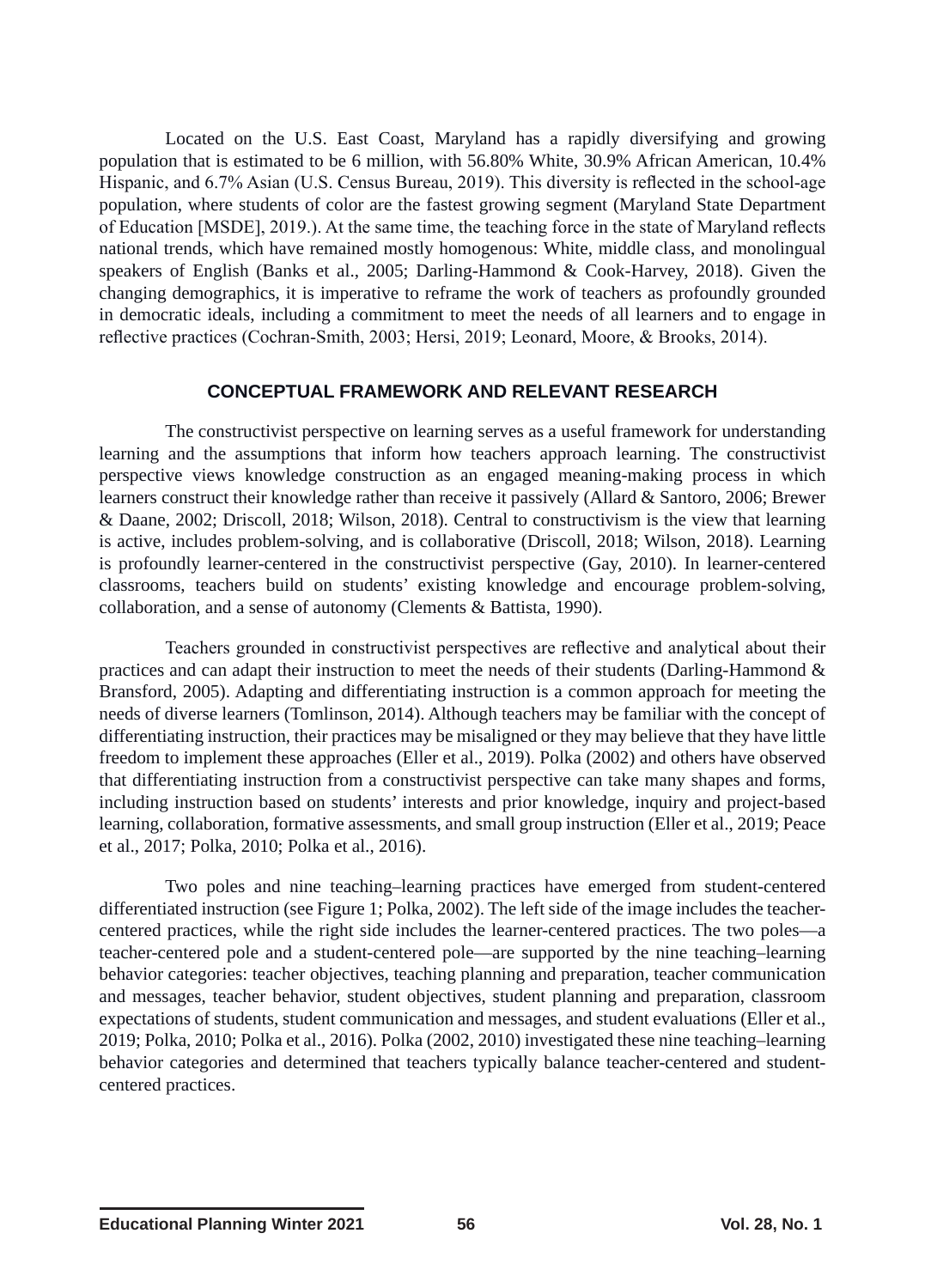## **RESEARCH QUESTIONS**

For this article, we examined teachers' self-reported actual and desired use of differentiated instruction through the lens of planning and preparation. Specifically, we examined the following research questions:

- 1. Is there a significant difference between Maryland teachers' self-reported desired and actual classroom practices?
- 2. Where do specific practices fall along the spectrum from the greatest to the smallest difference between desired and actual classroom practices?

## **SIGNIFICANCE OF THE STUDY**

As noted above, meeting individual students' needs has been an important consideration for teachers and the teaching profession (Council of Chief State School Officers, 2011). We believe that encouraging practicing teachers to reflect on their desired as well as their actual teaching– learning behaviors is an important first step toward helping teachers develop a more in-depth understanding of differentiated instruction. Given the increasing diversity in Maryland schools (U.S. Census Bureau, 2019) and the previous research on desired and actual practices of studentcentered differentiated instruction in other U.S. states (Eller et al., 2019; Peace et al., 2017; Polka, 2010; Polka et al., 2016), we conducted survey research with a large list of Maryland teachers for this study to better understand Maryland teachers' actual and desired use of student-centered differentiated instruction in K–12 classrooms.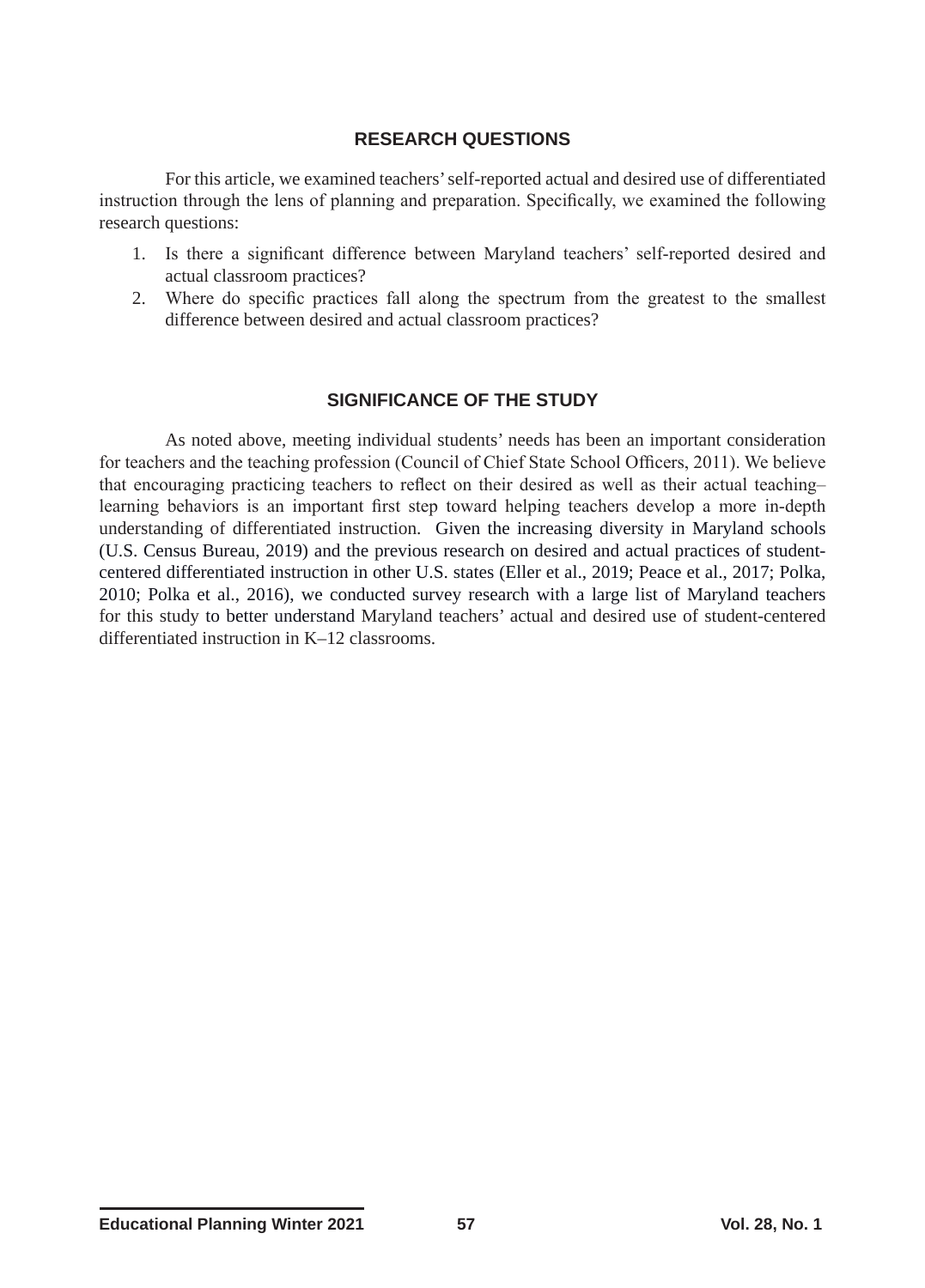

*Figure 1.* The Teaching-Learning Polarity Diagram. Reprinted from "Facilitating the Transition from Teacher-Centered to Student-Centered Instruction at the University Level via Constructivist Principles and Customized Learning Plans," by W. Polka, 2002, *Educational Planning, 13*(3), p. 55-61.

#### **METHOD**

#### **Research Instrument**

The Desired and Current Use of Constructivist Activities and Techniques survey (Polka, 2010) was utilized for this quantitative case study. The survey captures teachers' desired and actual use of learner-centered, constructivist strategies in classrooms and has been used in multiple studies in the U.S. (Eller et al., 2019; Peace et al., 2017; Polka et al., 2016). The survey includes three sections: demographics, desired and actual instructional strategies, and open responses.

### **Survey demographics**

The Desired and Current Use of Constructivist Activities and Techniques survey includes seven demographic questions. We added ten more demographic questions for the present study, such as age, gender, ethnicity, education level, employment, and certification. We included these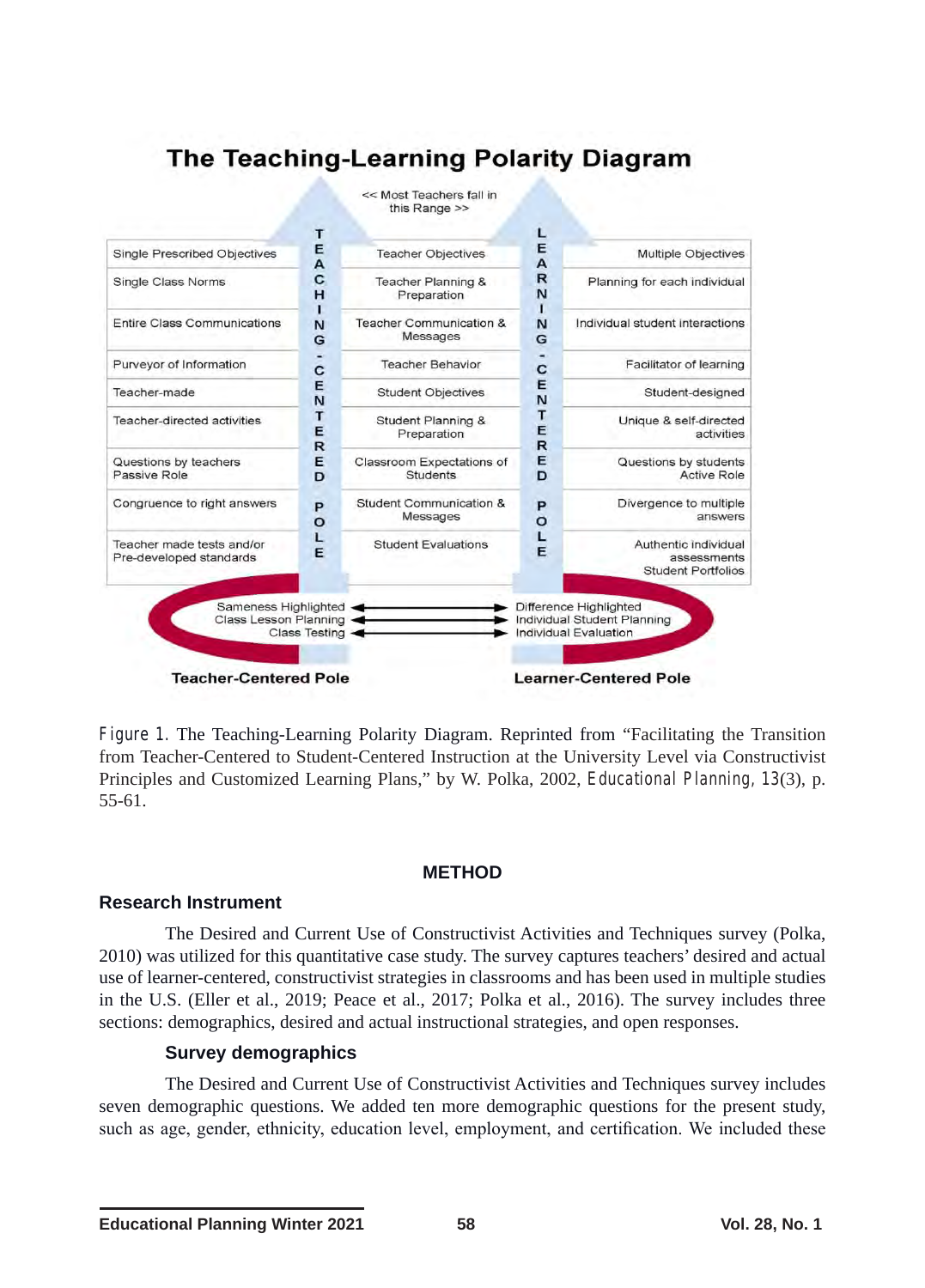to further understand the backgrounds and needs of Maryland teachers and for comparison with specific demographics collected by the Maryland State Department of Education (MSDE, 2016, 2017).

## **Desired and actual instructional strategies**

The desired and actual instructional strategies section of the survey includes 25 statements that require a desired and actual rating, resulting in 50 individual responses per participant. Each statement is rated on a 5-point Likert scale ranging from *5-Always* to *1-Never.*

## **Open response**

The open response section includes two questions, similar to Polka (2010), that focus on changes that are needed to increase the use of student-centered differentiated practices in the classroom. However, the present article focuses on the demographics and desired and actual instructional strategy sections of the survey, so we do not include the responses to these questions.

# **Survey reliability and validity**

The reliability of the Desired and Current Use of Constructivist Activities and Techniques survey used in this study was tested with a Cronbach's alpha reliability test (Leedy & Ormrod, 2016). The 25 statements focusing on the desired practice had a reliability of  $\alpha = 0.935$ , and the 25 statements focusing on the actual practice had a reliability of  $\alpha = 0.93$ , yielding high reliability for both the desired and actual practice responses.

The 25 statements (both desired and actual practice) are further divided into the nine teaching–learning behavior categories (Eller et al., 2019). These nine teaching–learning behavior constructs and the 25 survey statements have been utilized in various studies investigating the desired and actual practices of teachers (Eller et al., 2019; Peace et al., 2017; Polka, 2010; Polka et al., 2016). These previous studies and an analysis of these constructs and survey statements (Polka et al., 2016) support the validity of the survey instrument and the findings of the present study.

# **Research Participants**

The participants in this study were Maryland teachers who taught during the 2018–2019 school year. We purchased a list of Pre-K through 12th-grade teachers in both public and private schools in the state of Maryland. The list contained information for 14,332 different teachers, representing 23.88% of the teacher population in Maryland, including the teachers' names, professional email addresses, schools of employment, school cities, and school zip codes. We used the professional email addresses to distribute the survey. From the original list of Maryland teachers  $(N = 14,332)$ , 672 (4.69%) of the professional emails bounced back, leaving a total of 13,660 email distributions of the survey to Maryland teachers.

# **Data Collection and Analysis**

The survey was distributed in the Spring of 2020. Originally, we planned to send reminders every eight days to support a higher completion rate, but the first day the survey was sent out was also the first day of Maryland's school closure due to COVID-19. We received multiple responses from potential participants reporting high stress levels and anxiety regarding the closure and pandemic, so we suspended the reminder emails for a few weeks, but kept the survey open to allow teachers to complete it at their convenience. We eventually sent two follow-up reminders about completing the survey in an attempt to increase the completion rate. The first of these was sent three weeks after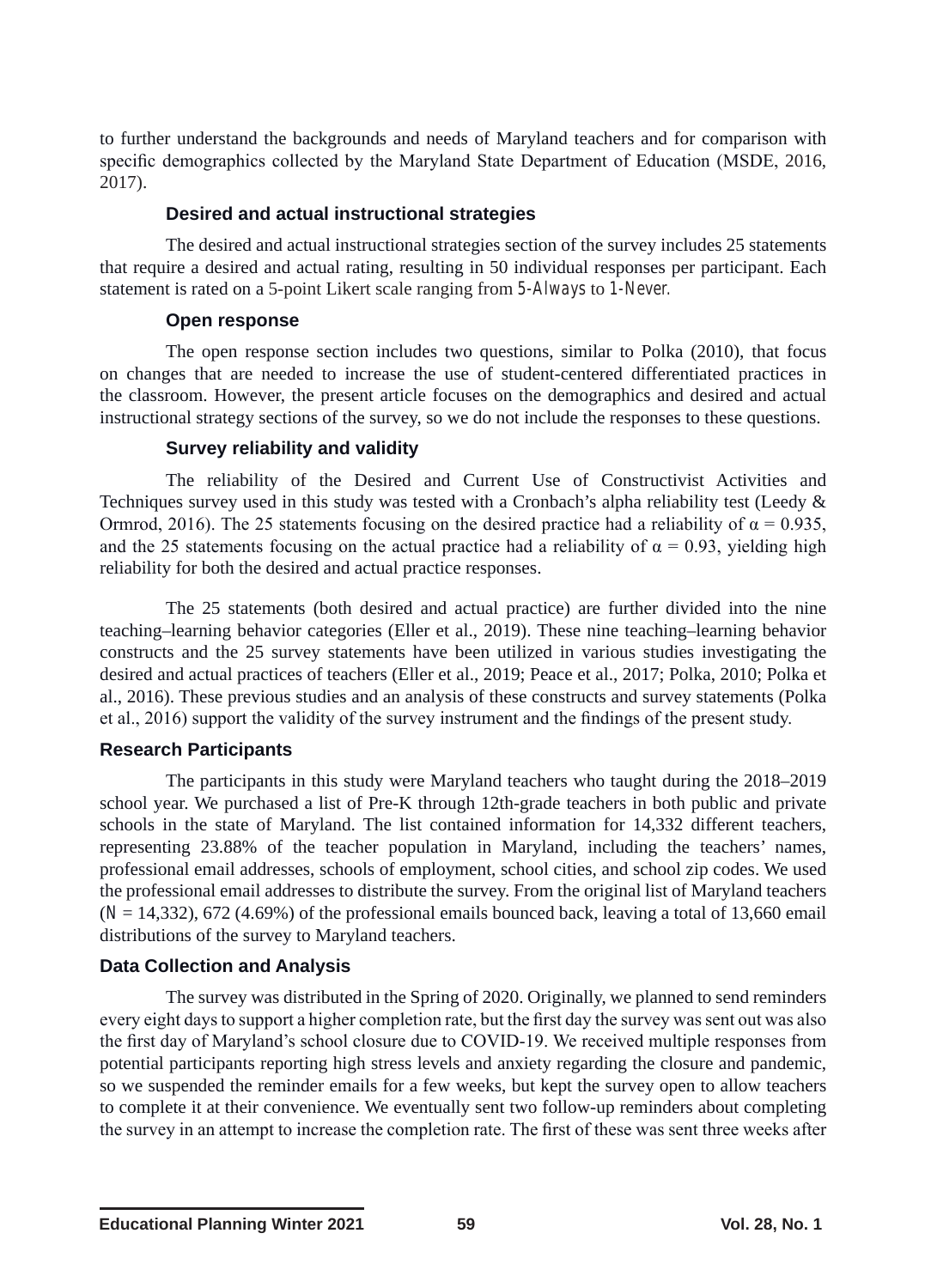the initial distribution, and the second was sent four weeks after the initial distribution. The survey was open for a total of six weeks and was completed online by 742 (5.43%) participants. Of these, 187 (1.37%) were omitted because they were only partially completed, leaving 555 (4.06%) usable surveys for our analysis.

For this article, we analyzed only two sections of the Desired and Current Use of Constructivist Activities and Techniques survey: the demographics section and the desired and actual instructional strategies section. The demographics were analyzed through two lenses: first, to showcase a diverse group of Maryland teachers, and second, to make comparisons between the study sample ( $N = 555$ ) and all Maryland teachers ( $N =$  approximately 60,000; MSDE, 2016, 2017). The responses for the desired and actual instructional strategies were analyzed in several ways to address the two research questions. For research question 1, regarding whether there is a significant difference between Maryland teachers' self-reported desired and actual classroom practices, we compared the desired and actual responses using two paired *t-*tests, one between the overall desired and actual practice responses for all statements, and the second comparing the desired and actual practice responses per statement. For research question 2, regarding where specific practices fall along the spectrum from the greatest to the smallest difference between desired and actual classroom practices, we sorted the mean differences between the desired and actual responses for each statement and placed them into quartiles following Polka et al. (2016), thus highlighting the greatest to the smallest differences between what Maryland teachers are actually doing in their classrooms and what they desire to do in their classrooms.

## **RESULTS**

The results of data analysis for the demographics and the research questions are presented in the following subsections.

#### **Demographics**

The participants ( $N = 555$ ) represented a diverse group of Maryland teachers. Most of the participants were female (77.5%), had a master's degree (83.6%), and were Maryland-certified teachers (90.6%). The participants also came mostly from suburban schools (77.5%) and public school systems (85.6%), but they had a wide range of ages, teaching experience, grade levels, and class sizes (see Table 1).

#### Table 1 *Demographics of Participants*

| Characteristic | Percentage |
|----------------|------------|
| Age            |            |
| $20 - 29$      | 8.1%       |
| $30 - 39$      | 25.6%      |
| $40 - 49$      | 23.6%      |
| $50 - 59$      | 28.8%      |
| $60+$          | 13.9%      |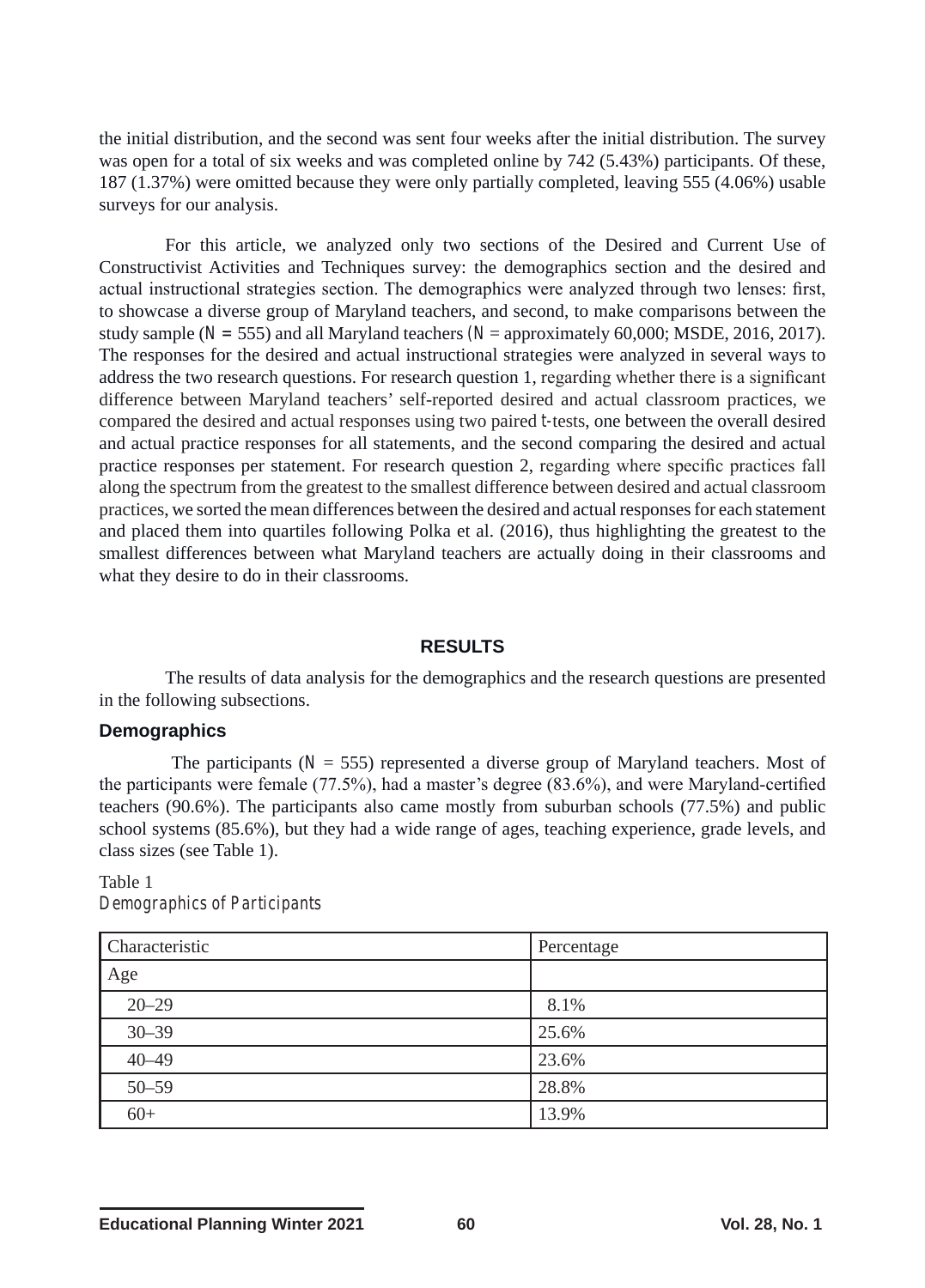| Grade level                                                                 |       |  |
|-----------------------------------------------------------------------------|-------|--|
| Pre-K-grade 5                                                               | 42.3% |  |
| Grade 6-8                                                                   | 23.1% |  |
| Grade 9-12                                                                  | 34.6% |  |
| Number of students in school                                                |       |  |
| 499 or less                                                                 | 20.9% |  |
| 500-999                                                                     | 42.7% |  |
| 1000-1499                                                                   | 17.8% |  |
| 1500-1999                                                                   | 8.3%  |  |
| 2000-2499                                                                   | 7.0%  |  |
| <b>Over 2500</b>                                                            | 3.3%  |  |
| Number of students in classroom                                             |       |  |
| 10 or less                                                                  | 8.3%  |  |
| $11 - 15$                                                                   | 9.7%  |  |
| $16 - 20$                                                                   | 17.5% |  |
| $21 - 25$                                                                   | 24.3% |  |
| $26 - 30$                                                                   | 28.7% |  |
| Over 30<br>$\mathbf{v}$ $\mathbf{v}$ $\mathbf{v}$ $\mathbf{v}$ $\mathbf{v}$ | 11.5% |  |

*Note. N* = 555.

This study is focused on Maryland teachers from the original purchased list of Maryland teacher emails  $(N = 14,332)$  representing local school districts  $(81.2%)$  and private and charter schools (18.8%) throughout Maryland. While previous studies have focused on specific school districts (Peace et al., 2017) or rural schools throughout a state (Eller et al., 2019), we did not collect specific school or district information from the respondents and instead focused on statewide teachers' desired and actual student-centered differentiated instructional practices.

The respondents in this study are representative of the racial and gender makeup of Maryland teachers. Maryland has approximately 60,000 teachers, with 73.5% identifying as White and 78.14% identifying as female (MSDE, 2016, 2017). In 2016, almost half of all Maryland teachers had taught for fewer than 10 years (47.02%), whereas most of the participants in our study were at least in their eleventh year or more of teaching (74.6%; see Table 2).

# **Research Question 1: Desired and Actual Instructional Strategies**

To answer research question 1, regarding whether there was a significant difference between Maryland teachers' self-reported desired and actual classroom practices, the desired and actual responses were compared. This question was approached in two ways, through a comparison of the overall desired and actual practice responses and through a comparison of the desired and actual practice responses for each statement.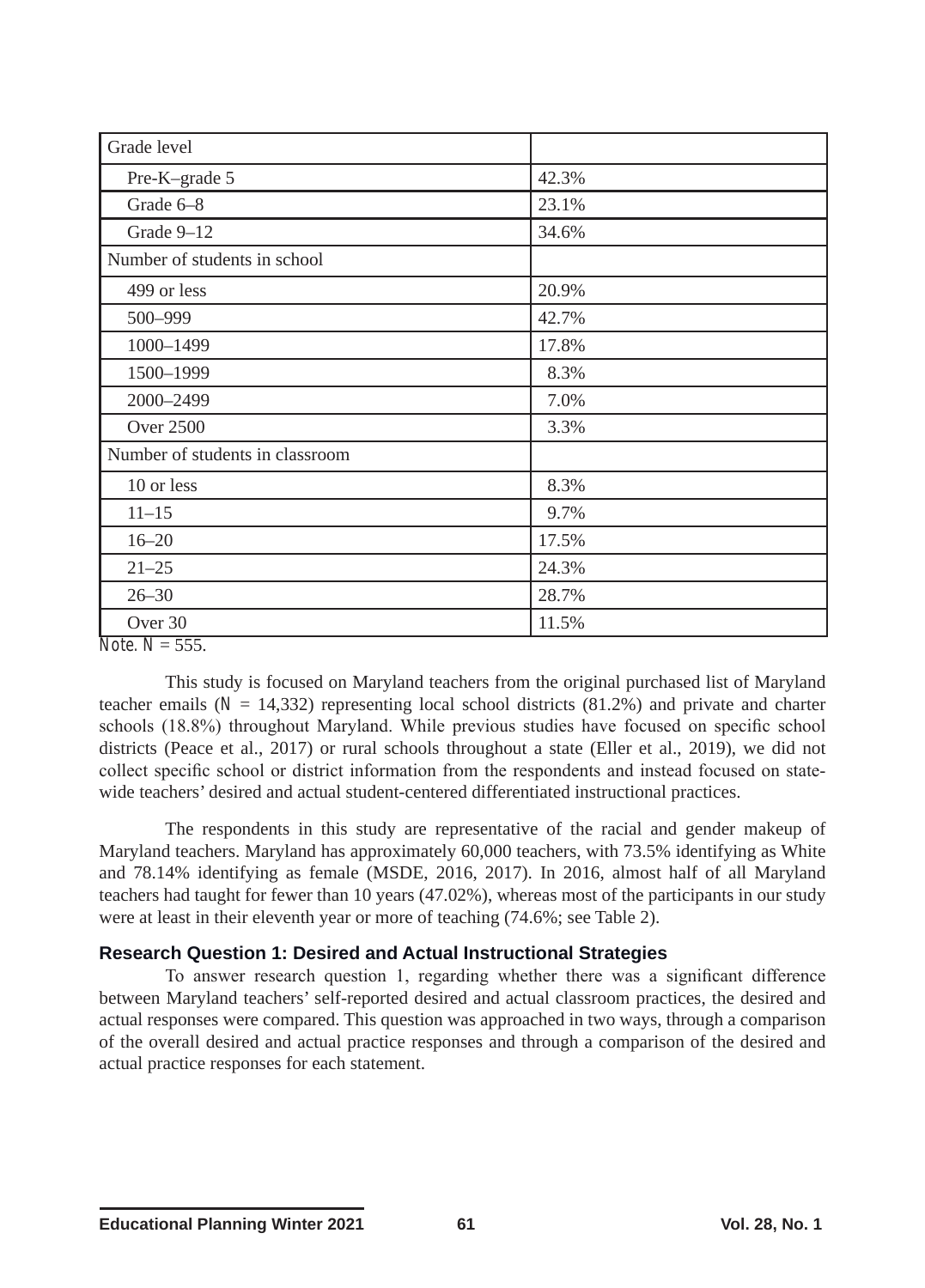| Category                         | Sample percentage <sup>a</sup> | Maryland percentage  |
|----------------------------------|--------------------------------|----------------------|
| Gender                           |                                |                      |
| Female                           | 77.5%                          | 78.14%               |
| Male                             | 22%                            | 21.86%               |
| Other                            | 0.5%                           | n/a                  |
| Race                             |                                |                      |
| White or Caucasian               | 79.6% b                        | 73.5%                |
| <b>Black or African American</b> | b<br>13%                       | 17.7%                |
| Other                            | bc<br>9%                       | 8.8%                 |
| Total teaching experience        |                                |                      |
| Less than one year               | d<br>n/a                       | 5.94%                |
| $1-4$ years                      | 4.7%                           | 23.35%               |
| $5-10$ years                     | 20.7%                          | 23.67%               |
| $11-15$ years                    | 18.7%                          | 18.29%               |
| $16-21$ years                    | 22%                            | 12.53%               |
| Over 21 years                    | 33.9% <sup>e</sup>             | $16.2%$ <sup>e</sup> |

Table 2 *Comparison of the Demographics for this Study and for Maryland Teachers Overall*

*Note.* The Maryland percentages come from Maryland State Department of Education reports (MSDE, 2016, 2017). a *<sup>N</sup>*= 555.

b Participants in the sample were able to select multiple races, and 1.6% of the sample chose more than one race identification.

c Six race categories were included in the survey: White, Black or African American, American Indian or Alaska Native, Asian, Native Hawaiian or Pacific Islander, and Other, but to match the MSDE (2016, 2017) categories, we combined the latter four categories as "Other."

 $d$  The MSDE (2016, 2017) categories included less than one year, but this study did not include this category because the participant sample list was curated from a Fall 2018 Maryland teacher list and so, for the 2019–2020 school year, none of these teachers had less than one year's experience.

 $\degree$  The MSDE (2016, 2017) categories for total teaching experience ranged over 1–5 years, 6–10 years, 11–15 years, 16–20 years, 21–25 years, 26–30 years, and more than 30 years. The Desired and Current Use of Constructivist Activities and Techniques survey (Polka et al., 2016) included the categories indicated in Table 2, so the MSDE categories 21–25 years, 26–30 years, and more than 30 years were combined for the comparison.

# **Comparison of the overall desired and actual practices.**

We conducted a paired sample *t*-test between the overall means for the desired and actual practices in order to determine whether the desired and actual practice scores were different from each other. The means of the desired and actual responses were statistically different from one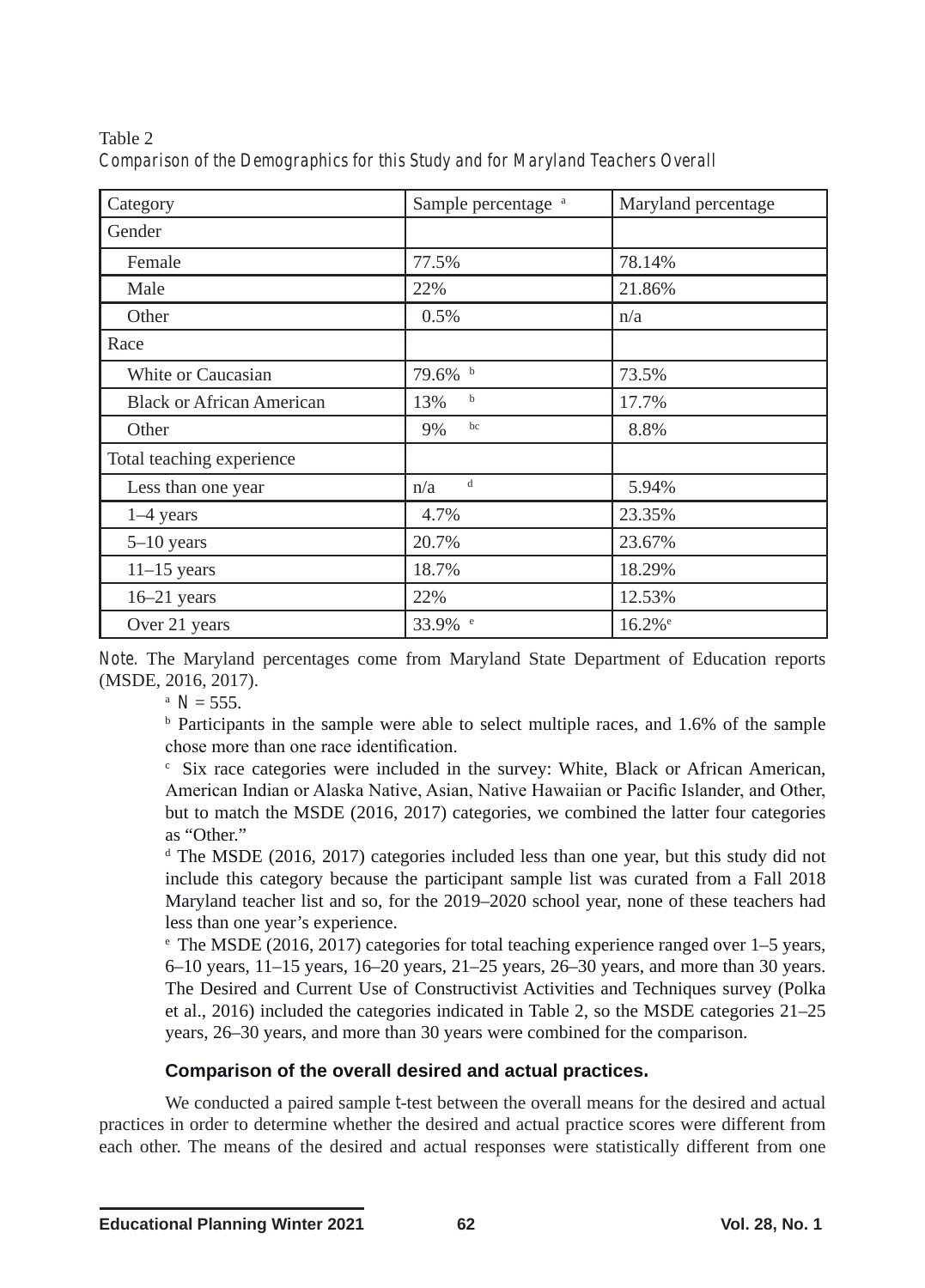another at the 0.05 alpha level with a large effect size of 4.39,  $t(24) = 22.3$ ,  $p < 0.001$ ,  $d = 4.39$ , 95% CI [0.72, 0.89], meaning that there are more than four standard deviations between the mean desired and actual practice scores (see Table 3). These results indicate a significant difference between Maryland teachers' overall self-reported desired and actual classroom practices.

In the Desired and Current Use of Constructivist Activities and Techniques survey, each statement includes two responses, a desired practice response and an actual practice response. The desired practice response was a self-reported rating for each statement regarding what teachers wanted to do in their classroom on a 5-point Likert scale. The actual practice response was a different self-reported rating for each statement regarding what teachers actually do in their classroom on the same 5-point Likert scale. We conducted paired sample *t*-tests for each statement to compare the scores for the desired and actual practice. For all statements, the means between the desired and actual practice responses were statistically different from one another (see Table 4), suggesting a statistically significant difference between self-reported desired and actual practice scores. An effect size was also calculated for each statement, and a large effect size was found for all statements. Effect sizes greater than 1, statements 4 and 6, means that there is more than one standard deviation between the mean desired and actual practice scores. These results further indicate a significant difference between Maryland teachers' self-reported desired and actual classroom practices for each statement.

# Table 3 *Overall Desired and Actual Practice Paired t-Test*

|                |      |      |      |       |                  |      | 95% CI for the Difference |      |
|----------------|------|------|------|-------|------------------|------|---------------------------|------|
| Response Focus | M    | SD   | SEM  | t(24) | $\boldsymbol{p}$ | LL   | UL                        |      |
| Desired        | 4.17 | 0.29 | 0.06 | 73.22 | 0.000            | 4.06 | 4.29                      |      |
| Actual         | 3.38 | 0.39 | 0.08 | 43.59 | 0.000            | 3.22 | 3.54                      |      |
| Desired–Actual | 0.79 | 0.18 | 0.04 | 22.30 | 0.000            | 0.72 | 0.89                      | 4.39 |

Table 4 *Per Statement Desired and Actual Practice Paired t-Test*

|                |                |      |            |        | 95% CI for the Difference |      |      |                  |
|----------------|----------------|------|------------|--------|---------------------------|------|------|------------------|
| Statement #    | $\overline{M}$ | SD   | <b>SEM</b> | t(554) | $\boldsymbol{p}$          | LL   | UL   | $\boldsymbol{d}$ |
| 1              | 0.65           | 0.67 | 0.03       | 22.48  | 0.000                     | 0.59 | 0.70 | 0.95             |
| 2              | 0.67           | 0.75 | 0.03       | 21.09  | 0.000                     | 0.61 | 0.73 | 0.90             |
| 3              | 0.55           | 0.81 | 0.04       | 15.90  | 0.000                     | 0.48 | 0.62 | 0.68             |
| $\overline{4}$ | 1.07           | 0.98 | 0.04       | 25.78  | 0.000                     | 0.99 | 1.15 | 1.09             |
| 5              | 0.82           | 0.91 | 0.04       | 21.23  | 0.000                     | 0.74 | 0.89 | 0.90             |
| 6              | 1.14           | 1.08 | 0.05       | 24.84  | 0.000                     | 1.05 | 1.23 | 1.05             |
| 7              | 0.93           | 1.02 | 0.04       | 21.40  | 0.000                     | 0.84 | 1.01 | 0.91             |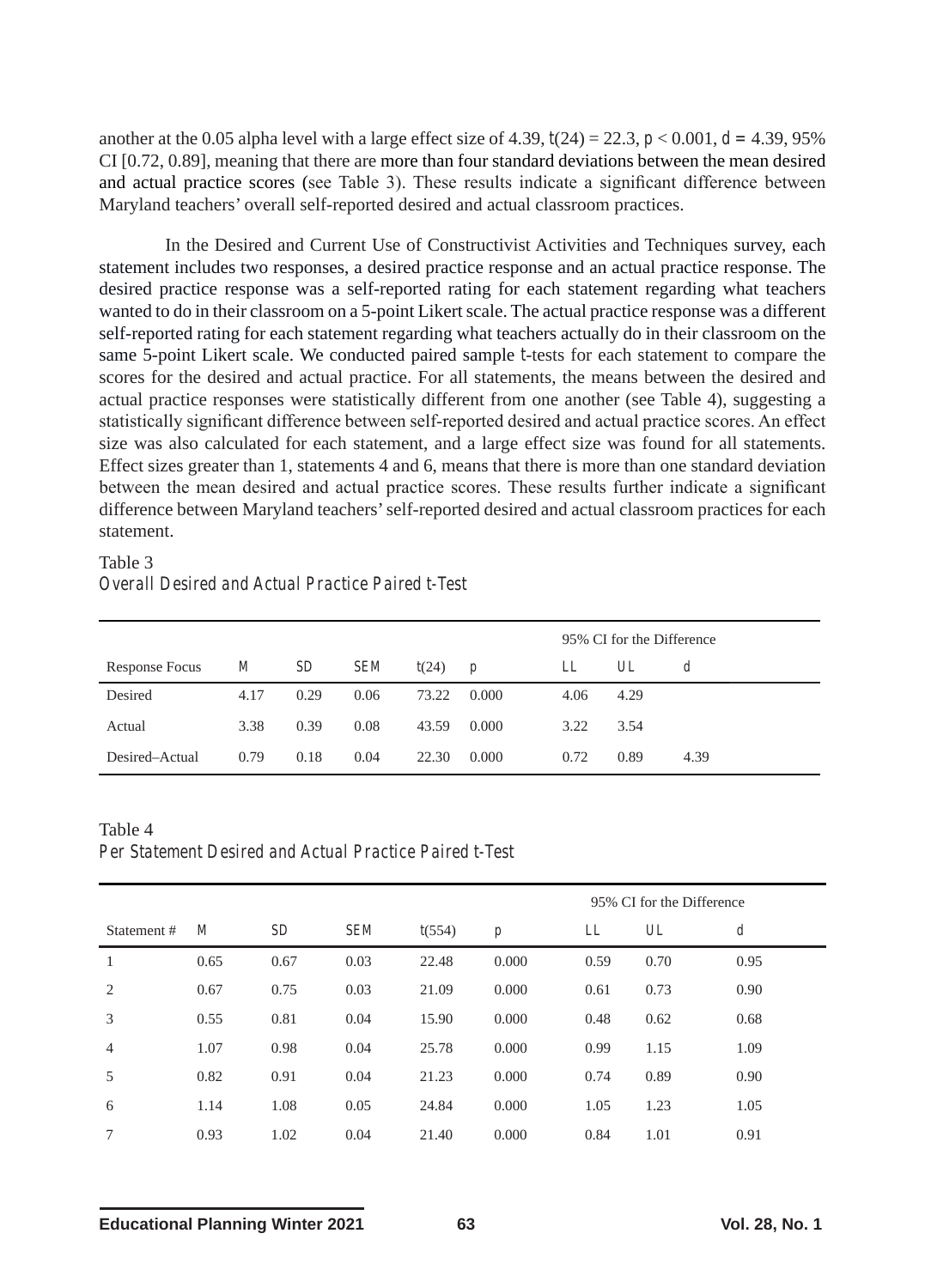| 8  | 0.86 | 0.90 | 0.04 | 22.39 | 0.000 | 0.78 | 0.94 | 0.95 |
|----|------|------|------|-------|-------|------|------|------|
| 9  | 1.01 | 1.26 | 0.05 | 18.94 | 0.000 | 0.91 | 1.12 | 0.80 |
| 10 | 0.87 | 1.02 | 0.04 | 20.20 | 0.000 | 0.79 | 0.96 | 0.86 |
| 11 | 0.80 | 0.86 | 0.04 | 21.92 | 0.000 | 0.73 | 0.87 | 0.93 |
| 12 | 1.09 | 1.18 | 0.05 | 21.75 | 0.000 | 0.99 | 1.18 | 0.92 |
| 13 | 0.81 | 0.96 | 0.04 | 19.87 | 0.000 | 0.73 | 0.89 | 0.84 |
| 14 | 0.50 | 0.73 | 0.03 | 16.00 | 0.000 | 0.44 | 0.56 | 0.68 |
| 15 | 0.78 | 0.85 | 0.04 | 21.53 | 0.000 | 0.71 | 0.85 | 0.91 |
| 16 | 0.75 | 0.90 | 0.04 | 19.68 | 0.000 | 0.68 | 0.82 | 0.84 |
| 17 | 0.67 | 0.94 | 0.04 | 16.86 | 0.000 | 0.59 | 0.75 | 0.72 |
| 18 | 0.94 | 1.10 | 0.05 | 20.01 | 0.000 | 0.84 | 1.03 | 0.85 |
| 19 | 0.86 | 0.94 | 0.04 | 21.55 | 0.000 | 0.78 | 0.94 | 0.91 |
| 20 | 0.52 | 0.76 | 0.03 | 16.24 | 0.000 | 0.46 | 0.59 | 0.69 |
| 21 | 0.63 | 0.78 | 0.03 | 19.03 | 0.000 | 0.56 | 0.69 | 0.81 |
| 22 | 0.89 | 0.97 | 0.04 | 21.50 | 0.000 | 0.80 | 0.97 | 0.91 |
| 23 | 0.83 | 0.90 | 0.04 | 21.92 | 0.000 | 0.76 | 0.91 | 0.93 |
| 24 | 0.60 | 0.81 | 0.03 | 17.46 | 0.000 | 0.53 | 0.67 | 0.74 |
| 25 | 0.63 | 0.76 | 0.03 | 19.57 | 0.000 | 0.56 | 0.69 | 0.83 |

# **Research Question 2: Greatest to Smallest Mean Differences**

To answer research question 2, regarding where specific practices fall along the spectrum from the greatest to the smallest least difference between desired and actual classroom practices, the mean differences for each of the 25 statements were sorted from the greatest difference to the smallest difference and divided into quartiles.

### **Mean difference quartiles.**

The means of the desired and actual responses  $(N = 555)$  for each statement were calculated and compared to determine the differences between the desired and actual use of learner-centered, constructivist strategies in Maryland classrooms. Four equal-size categories were calculated based on the mean differences and used to determine the degrees of difference between the desired and actual practice means: greater than 0.9, between 0.8 and 0.899, between 0.63 and 0.799, and less than 0.63 (Polka et al., 2016). Mean differences greater than 0.9 (see Table 5) are considered to have the greatest degree of difference between what Maryland teachers are actually doing and what they desire to do in their classrooms (Polka et al., 2016). These statements, with a mean difference range of 0.926–1.139, indicate the greatest difference between Maryland teachers' self-reported desired and actual classroom practices for each statement.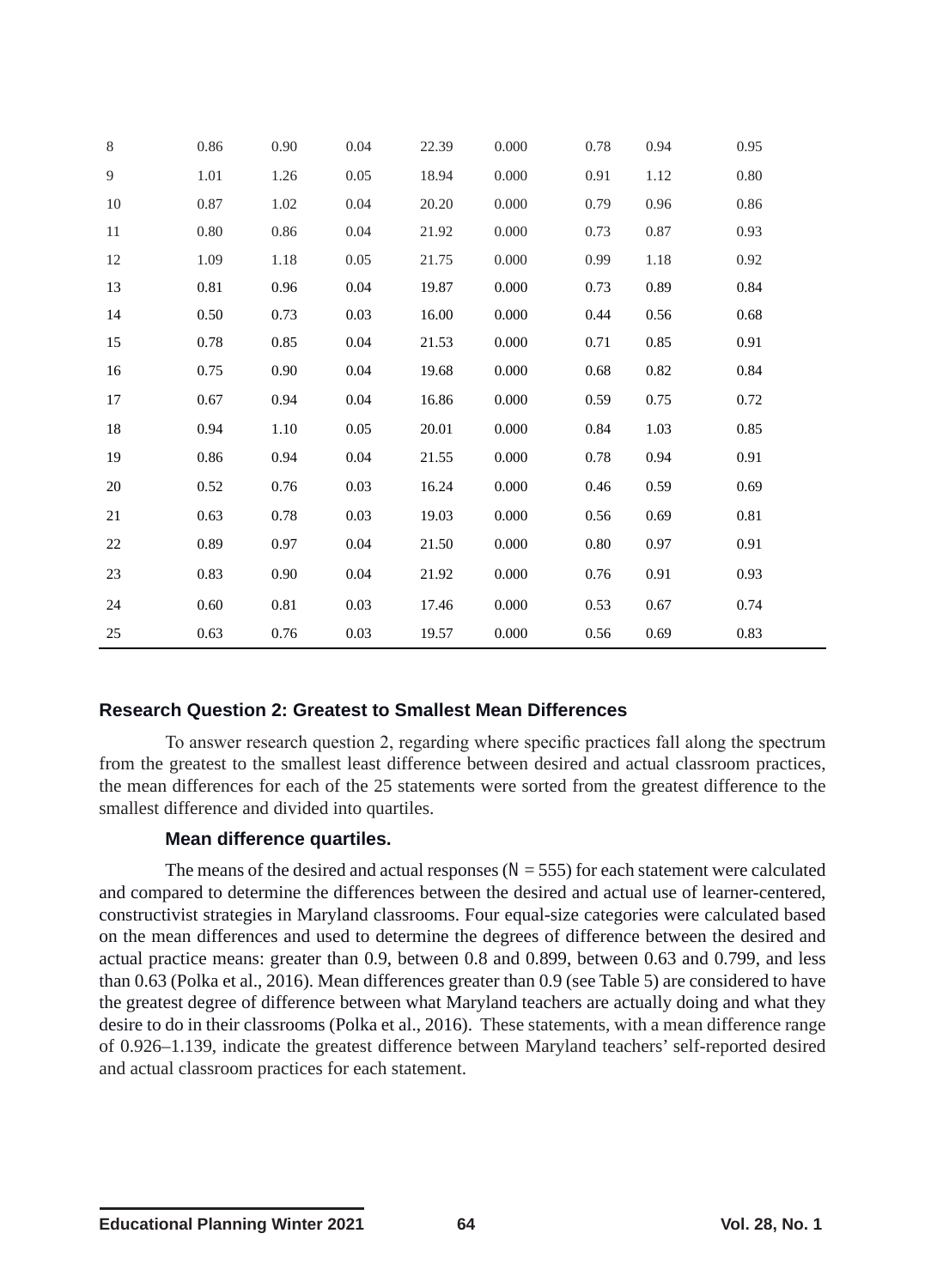Table 5 *Mean Desired and Actual Practice Differences Greater than 0.9*

| Teaching-learning<br>behavior category  | Survey<br>statement<br>number | Survey statement                                                                                                             | Mean<br>difference |
|-----------------------------------------|-------------------------------|------------------------------------------------------------------------------------------------------------------------------|--------------------|
| Student evaluations                     | 6                             | Students are evaluated individually and move on<br>to another task once they have mastered the ob-<br>jectives on a unit.    | 1.139              |
| Teacher objectives                      | 12                            | The time that students have to complete or mas-<br>ter a given concept or skill varies based on indi-<br>vidual differences. | 1.085              |
| Student communica-<br>tion and messages | $\overline{4}$                | Sufficient time is allocated for students to think,<br>play with ideas, manipulate objects, and experi-<br>ment in learning. | 1.067              |
| Student evaluations                     | 9                             | Student evaluations are based on individual<br>learning growth instead of fixed standards all are<br>expected to learn.      | 1.011              |
| Teacher planning<br>and preparation     | 18                            | Lesson planning is done for individual students<br>rather than for the entire class.                                         | 0.935              |
| Classroom expecta-<br>tions of students | 7                             | Students conduct a major part of their learning<br>on a self-directed basis.                                                 | 0.926              |

Mean differences between 0.8 and 0.899 (see Table 6) are considered to have a high degree of difference between what Maryland teachers desire to do and what they are actually doing in their classrooms (Polka et al., 2016). These statements, with a mean difference range of 0.805–0.885, indicate a large difference between Maryland teachers' self-reported desired and actual classroom practices for each statement.

### Table 6

*Mean Desired and Actual Practice Differences Between 0.8 and 0.899*

| Teaching-learning<br>behavior category  | Survey<br>statement<br>number | Survey statement                                                                                                                   | Mean<br>difference |
|-----------------------------------------|-------------------------------|------------------------------------------------------------------------------------------------------------------------------------|--------------------|
| Student planning<br>and preparation     | 22                            | Students play an active role of contributing to the<br>direction or content of the lessons in their learn-<br>ing experiences.     | 0.885              |
| Teacher objectives                      | 10                            | Knowledge of each student, including life outside<br>of school, is used to plan instructional activities.                          | 0.870              |
| Teacher communica-<br>tion and messages | 8                             | The teacher's role is that of a facilitator of learn-<br>ing or resource partner, "guide on the side".                             | 0.859              |
| Student objectives                      | 19                            | Pretests and other similar diagnostic instruments<br>are used to determine the parts of a unit that indi-<br>vidual students need. | 0.859              |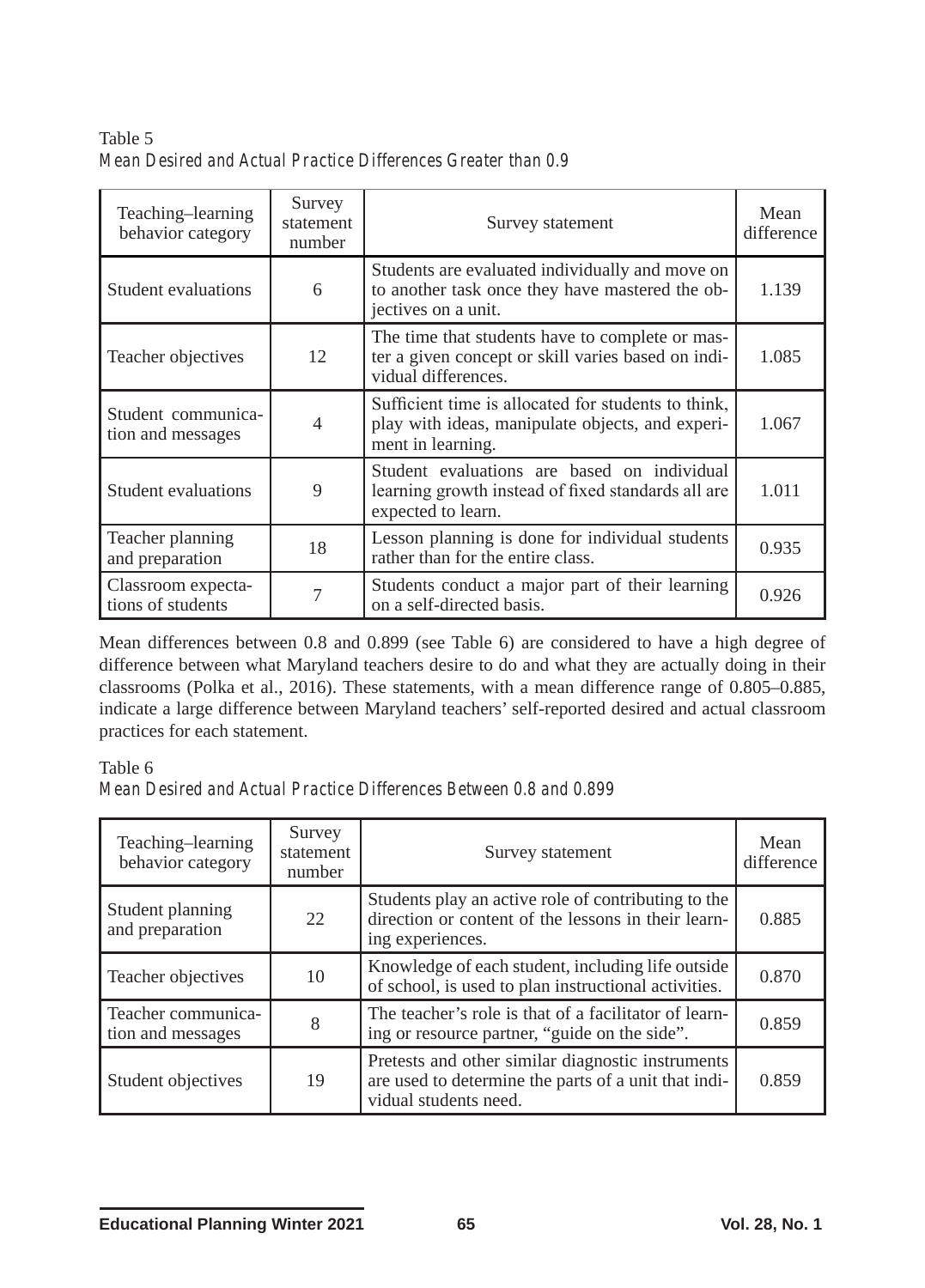| Teacher planning<br>and preparation | 23 | A variety of diverse learning assignments are de-<br>signed to meet individual student interests and<br>needs.                                      | 0.832 |
|-------------------------------------|----|-----------------------------------------------------------------------------------------------------------------------------------------------------|-------|
| Teacher objectives                  |    | Different students, when working on a unit of in-<br>struction, use different materials, resources, and<br>equipment.                               | 0.818 |
| Student evaluations                 | 13 | Divergent ideas are encouraged by the teacher in<br>evaluating student work, as opposed to expecting<br>convergence in exams and other assessments. | 0.805 |

Mean differences between 0.63 and 0.799 (see Table 7) are considered to have a moderate degree of difference between what Maryland teachers desire to do and what they are actually doing in their classrooms (Polka et al., 2016). These statements, with a mean difference range of 0.645– 0.796, indicate a moderate difference between Maryland teachers' self-reported desired and actual classroom practices for each statement.

Mean differences less than 0.63 (see Table 8) are considered to have the smallest degree of difference between what Maryland teachers desire to do and what they are actually doing in their classrooms (Polka et al., 2016). These statements, with a mean difference range of 0.495– 0.627, indicate the smallest difference between Maryland teachers' self-reported desired and actual classroom practices for each statement.

#### Table 7

| Teaching-learning<br>behavior category     | Survey<br>statement<br>number | Survey statement                                                                                                                                                           | Mean<br>difference |
|--------------------------------------------|-------------------------------|----------------------------------------------------------------------------------------------------------------------------------------------------------------------------|--------------------|
| Teacher behaviors                          | 11                            | The students and teacher respect the diverse opinions<br>of others and come to agreements in a collegial fash-<br>10n.                                                     | 0.796              |
| Student communica-<br>tion<br>and messages | 15                            | Information is presented in a manner that promotes au-<br>thentic inquiry and students are encouraged to consid-<br>er questions for which a "right" answer may not exist. | 0.778              |
| Student<br>evaluations                     | 16                            | Formal evaluation and marking are based on authentic<br>assessment principles.                                                                                             | 0.750              |
| Teacher planning and<br>preparation        | 17                            | Diagnostic elements, such as I.Q., reading level, and<br>math ability, are used to plan individual student ac-<br>tivities.                                                | 0.672              |
| Teacher objectives                         | $\mathcal{D}_{\mathcal{L}}$   | Classroom objectives focus on cultivating and facil-<br>itating social skills, cooperation, idea exchange and<br>shared problem-solving.                                   | 0.667              |
| Student communica-<br>tion<br>and messages | 1                             | The teacher practices the use of open-ended question-<br>ing rather than focusing on a "right" answer syndrome.                                                            | 0.645              |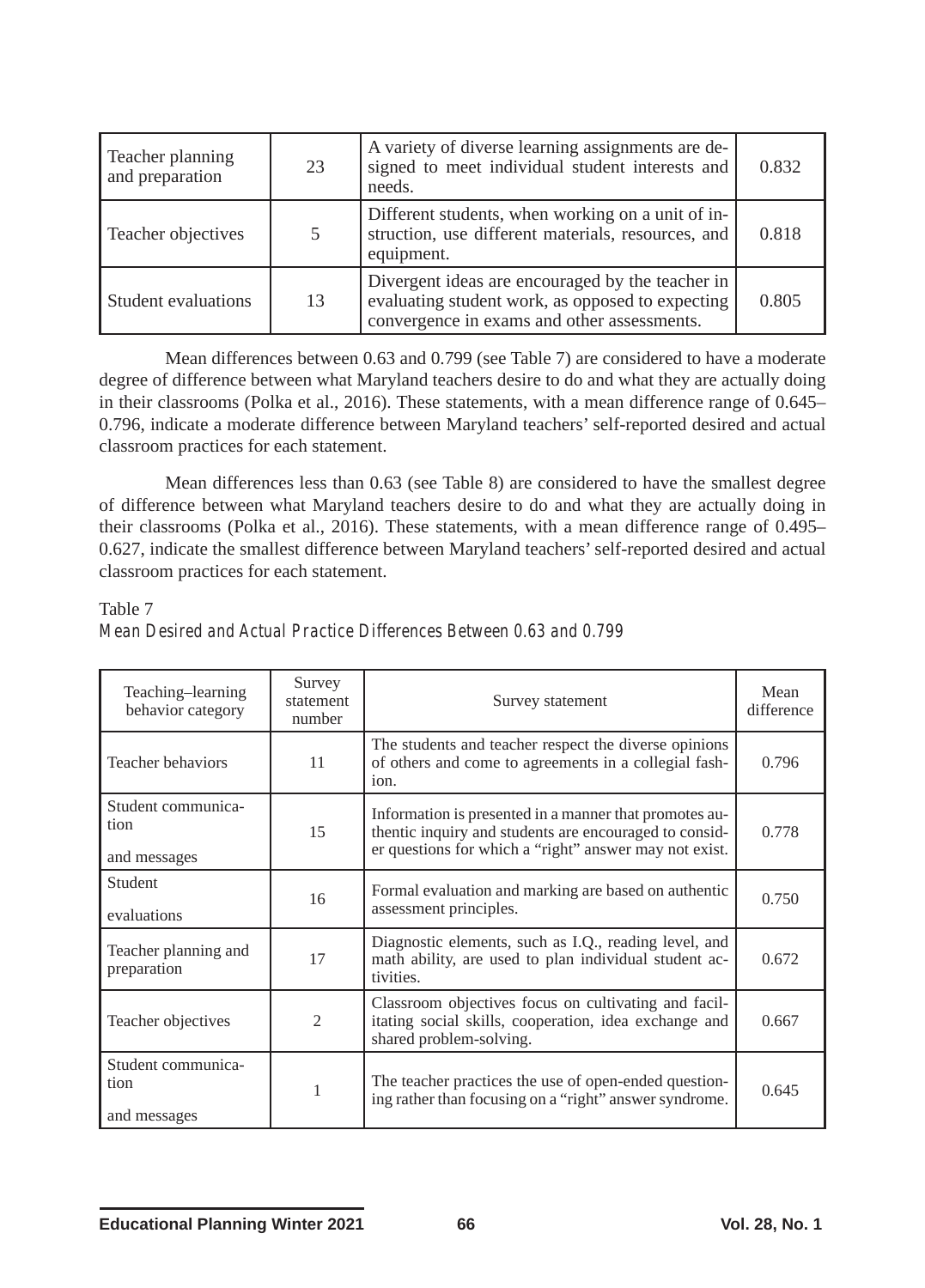| Teaching-learning<br>behavior category  | Survey<br>statement<br>number | Survey statement                                                                                                             | Mean<br>difference |
|-----------------------------------------|-------------------------------|------------------------------------------------------------------------------------------------------------------------------|--------------------|
| Teacher planning and<br>preparation     | 25                            | The teacher varies the type and degree of difficulty of their<br>questions to assure that each student understands.          | 0.627              |
| Teacher behaviors                       | 21                            | Different instructional techniques are used with different<br>students.                                                      | 0.627              |
| Student planning and<br>preparation     | 24                            | Students are offered instructional assistance and guidance<br>individually rather than in a large group setting.             | 0.600              |
| Classroom expecta-<br>tions of students | 3                             | Cooperative learning experiences are used so that students<br>often receive instructional assistance from one another.       | 0.550              |
| Teacher communica-<br>tion and messages | 20                            | The teacher communicates individually with students or<br>in small groups, as opposed to "total" class discussions.          | 0.523              |
| Teacher communica-<br>tion and messages | 14                            | The personal problems or learning handicaps of students<br>are accepted with consideration, understanding, and em-<br>pathy. | 0.495              |

Table 8 *Mean Desired and Actual Practice Differences Less Than 0.63*

## **DISCUSSION AND IMPLICATIONS**

Two research questions were investigated in this study: Is there a significant difference between Maryland teachers' self-reported desired and actual classroom practices, and where do specific practices fall along the spectrum from the greatest to the smallest difference between desired and actual classroom practices? The results indicate significant differences in both the overall self-reported desired and actual classroom practices and the self-reported desired and actual classroom practices per statement. The classification of practices, sorted by the greatest to the smallest differences, with the highest difference being 1.39 points and the lowest difference being 0.495 points on a 5-point Likert scale, indicates that certain statements have a greater disparity between desired and actual practice than others, and the focus for professional development should be considered for the practices indicated by these statements.

We compared the Maryland findings with previous studies utilizing the Desired and Current Use of Constructivist Activities and Techniques survey (Polka, 2010). Polka et al. (2016) collected responses from teachers in Georgia and New York, Peace et al. (2017) gathered responses from teachers in one county in Indiana as a case study, and Eller et al. (2019) collected responses from teachers in small school districts in rural Idaho. Our Maryland study included teachers across the state and did not limit the focus to one county, school district, or town.

Previous studies have focused on the smallest degree of difference as a starting point for teachers and professional development planners (Peace et al., 2017; Polka et al., 2016). The recommendations in the present study differ, focusing instead on the greatest degree of difference as a starting point for teachers to engage in reflective inquiry into the problems of practice (Dana  $\&$ Yendol-Hoppey, 2020). Moving toward greater use of differentiated practice can be facilitated for teachers by having them ask questions and reflect on their practice. We concur with Hubbard and Power's (2003, p. 25) observation about the potential of teacher research and reflective practice: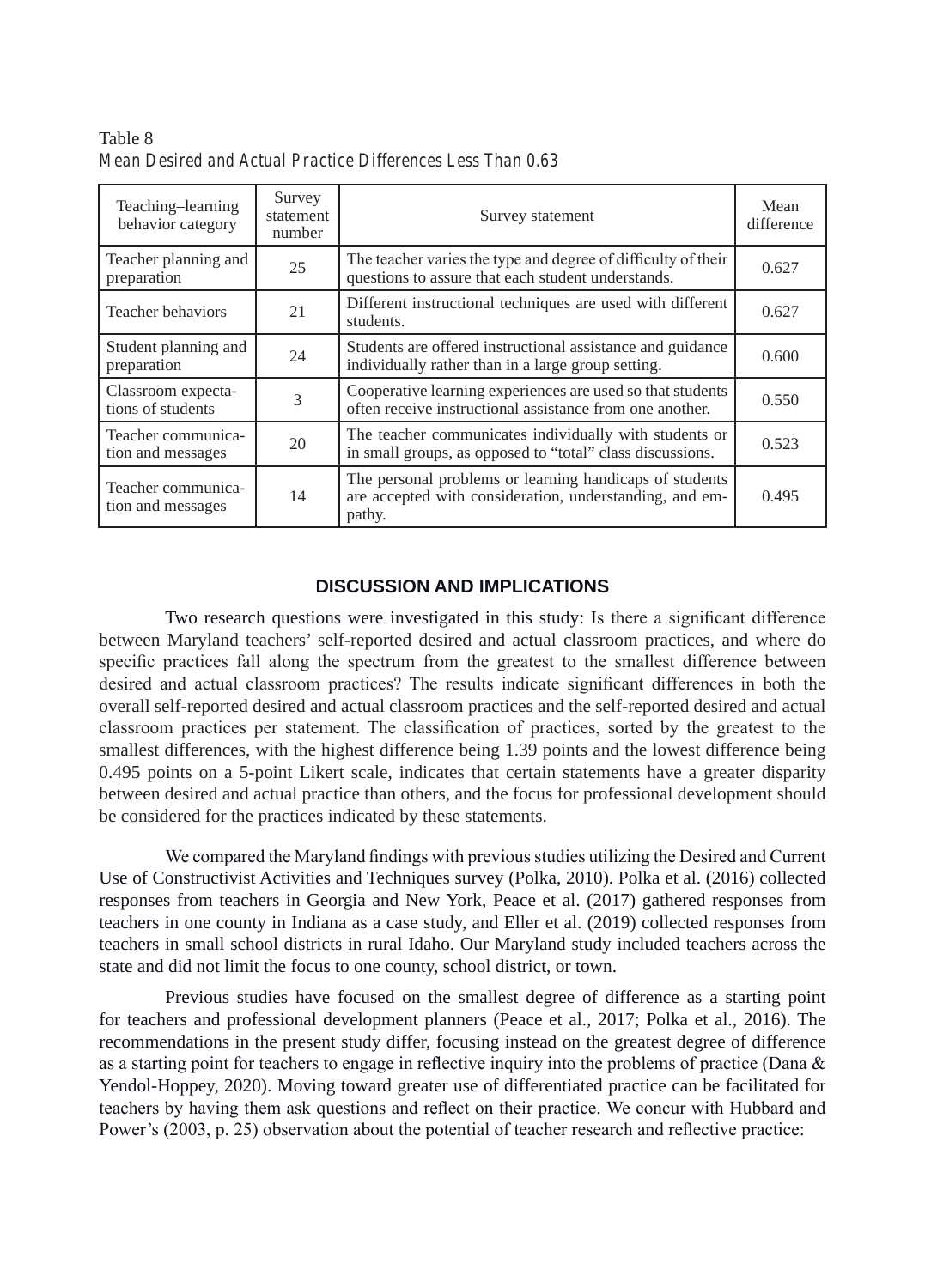Often, the best [teacher] research questions are located in a taut space between two points. We sometimes walk a tightrope between who we are as teachers and learners and who [we] want to be. Once you find a gap that needs to be traversed—between what you think will be learned and what is learned, you have found the territory in your classroom that is ripe for question.

Thus, we begin the discussion of our findings' implications for professional development planning with the greatest degree of difference (see Table 5), as all of the mean differences between the selfreported desired and actual classroom practices are statistically significant, and the statements with the largest mean difference indicate the greatest need for teacher growth.

The mean desired and actual differences greater than 0.9 (see Table 5) indicate the largest disparity between what Maryland teachers want (desire) to practice and what they currently practice in their classrooms. The statements refer to practices such as evaluating students as individuals, providing time for individuals to progress through learning concepts, and providing time to think and play with ideas. These practices should be prioritized when developing student-centered, differentiated instruction professional learning for Maryland teachers. The six statements in Table 5, which have the greatest degree of difference between teachers' desired and actual practice, align with findings in other states (Eller et al., 2019; Peace et al., 2017; Polka et al., 2016). Two statements that fell into the greatest degree of difference category in this study, numbers 6 and 12, were also identified as having the largest disparity in Georgia/New York, Indiana, and Idaho (Eller et al., 2019; Peace et al., 2017; Polka et al., 2016), which suggests potential areas for further research and analysis of national trends.

The mean desired and actual practice differences between 0.8 and 0.899 (see Table 6) indicate a high degree of disparity between what Maryland teachers want (desire) to practice and what they currently practice in their classrooms. In the ranking of needs for Maryland teachers, these statements should be considered second, after the statements with the greatest degree of difference, when developing student-centered, differentiated instruction professional learning for Maryland teachers. The rankings for six of these seven statements align with findings in other states (Eller et al., 2019; Peace et al., 2017; Polka et al., 2016), while in contrast, Statement 5, which was found to have a high degree of disparity between Maryland teachers' desired and actual practice, was not classified at this level in the other states. Polka et al. (2016) and Eller et al. (2019) identified this statement as having a moderate degree of difference in Georgia/New York and Idaho, and Peace et al. (2017) identified this statement as having the greatest degree of difference in Indiana. In the United States, educational policies and funding vary across state and district boundaries, resulting in variations in the availability of district materials, resources, and equipment available to teachers (Darling-Hammond & Cook-Harvey, 2018). While lying beyond the scope of the present study, further research is needed to examine the impact that district and state policies have on teachers' desired and actual use of differentiated resources.

The mean desired and actual practice differences between 0.63 and 0.799 (see Table 7) indicate a moderate degree of disparity between what Maryland teachers want (desire) to practice and what they currently practice in their classrooms. These statements, although important, are reported to be more similar regarding desired and actual practice and should be considered after the statements having the greatest and high degrees of difference when developing student-centered, differentiated instruction professional learning for Maryland teachers. These six statements in the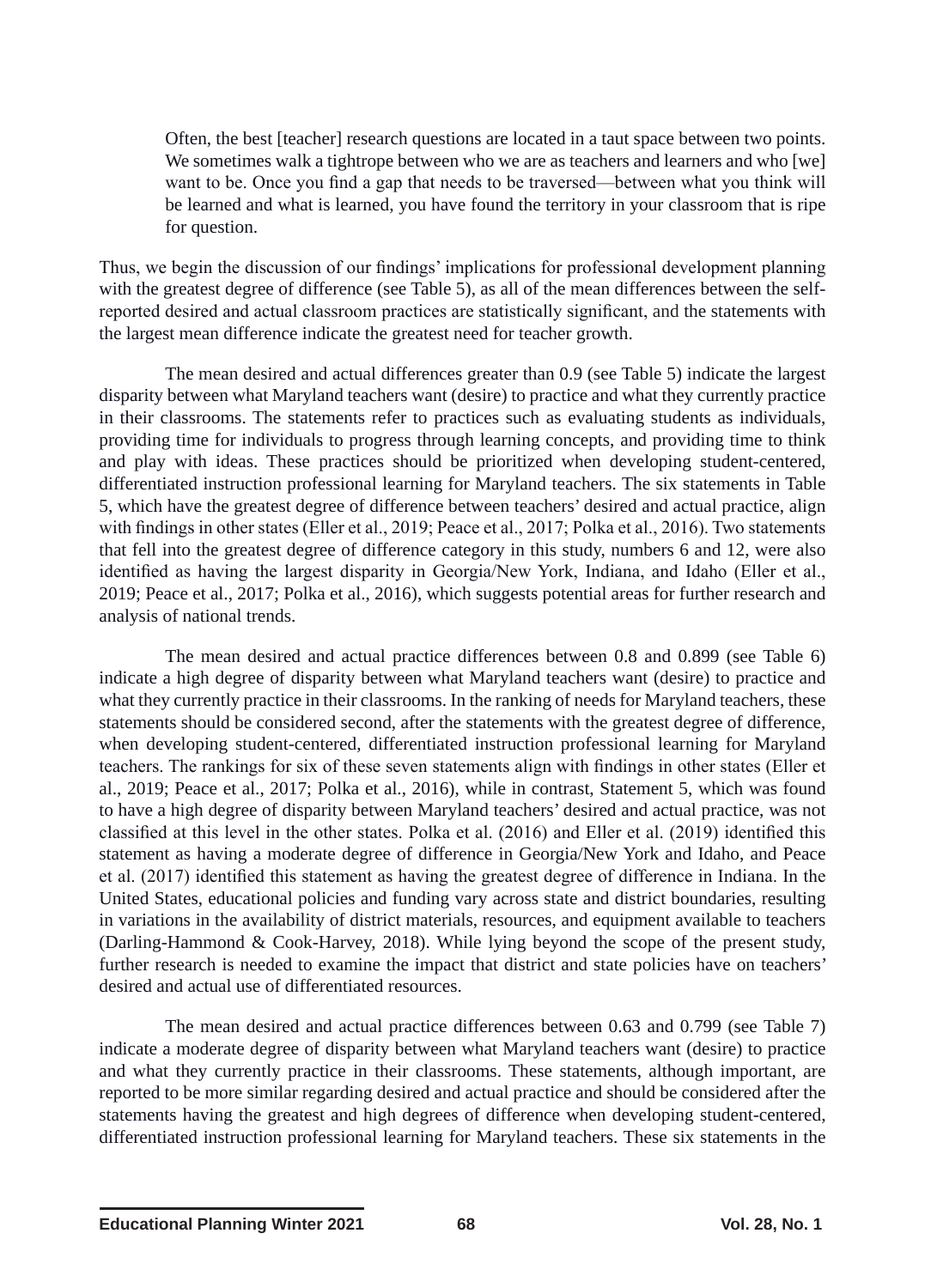moderate degree of disparity appear to align the least with the other states (Eller et al., 2019; Peace et al., 2017; Polka et al., 2016). This could in part reflect how the studies were designed and analyzed. For example, in this study, the differences between the desired and actual data were divided into equal-sized quartiles, and the categories were identified utilizing terminology similar to Polka et al. (2016) and Peace et al. (2017), while different methods were utilized in Eller et al. (2019). While the results for these statements in the relevant research were the most diverse, two of these statements still aligned with the other state data: statement 15 was also identified as having a moderate degree of difference in Georgia/New York and Idaho (Eller et al., 2019; Polka et al., 2016), and statement 2 was also identified as having a moderate degree of disparity in Georgia/New York and Indiana (Peace et al., 2017; Polka et al., 2016). Further analysis of the created categories, cutoff points, and identification of a moderate degree of difference are needed to better understand the differences between these states.

The mean desired and actual practice differences that were less than 0.63 (see Table 8) had the smallest degree of disparity between what Maryland teachers want (desire) to practice and what they currently practice in their classrooms. Statements having the smallest degree of difference between Maryland teachers' desired and actual practices reflected practices that are associated with effective teaching, such as small group instruction, use of differentiated strategies, and cooperative learning. These six statements align with findings for other states (Eller et al., 2019; Peace et al., 2017; Polka et al., 2016). In particular, statement 14 was also identified as having the smallest degree of disparity in Georgia/New York, Indiana, and Idaho (Eller et al., 2019; Peace et al., 2017; Polka et al., 2016). Further analysis of other data across the studies is needed to better understand the differences between states.

### **CONCLUSIONS**

In today's diverse classrooms, meeting the needs of all students requires providing access to deeper learning and transforming classroom practices through greater implementation of differentiated instruction (Darling-Hammond & Oakes, 2019; Hersi, 2019). Understanding teacher practice is an important factor in national efforts to improve learning outcomes for all students. This study contributes insights into Maryland teachers' self-reported desired and actual practices. Maryland teachers generally reported actual practices that are consistent with constructivist approaches to teaching (Wilson, 2018). The findings affirm Maryland teachers' desire to use various student-centered differentiated instructional strategies and their current employment of these; however, an analysis of the survey statements focusing on the greatest degree of difference between Maryland teachers' desired and actual practices indicated that the practices indicated by these statements are associated with individualized planning, self-directed learning, and student autonomy. This suggests that Maryland teachers desire to use these constructivist, student-centered approaches more consistently than they currently do.

The results of this study have the potential to inform short- and long-term planning for professional development focused on differentiated instruction. For professional development planners and educational leaders, the gap between teachers' desired and actual use of differentiated instruction can provide a space for engaging in individual or group professional inquiry. Moreover, at the district, school, grade, or team level, professional development using reflective inquiry can focus on contextual factors that help or hinder greater implementation of differentiated instruction (Dana & Yendol-Hoppey, 2020). Finally, this study's findings and analysis highlight the need for more research focusing on data from multiple states to better understand the impact that state- and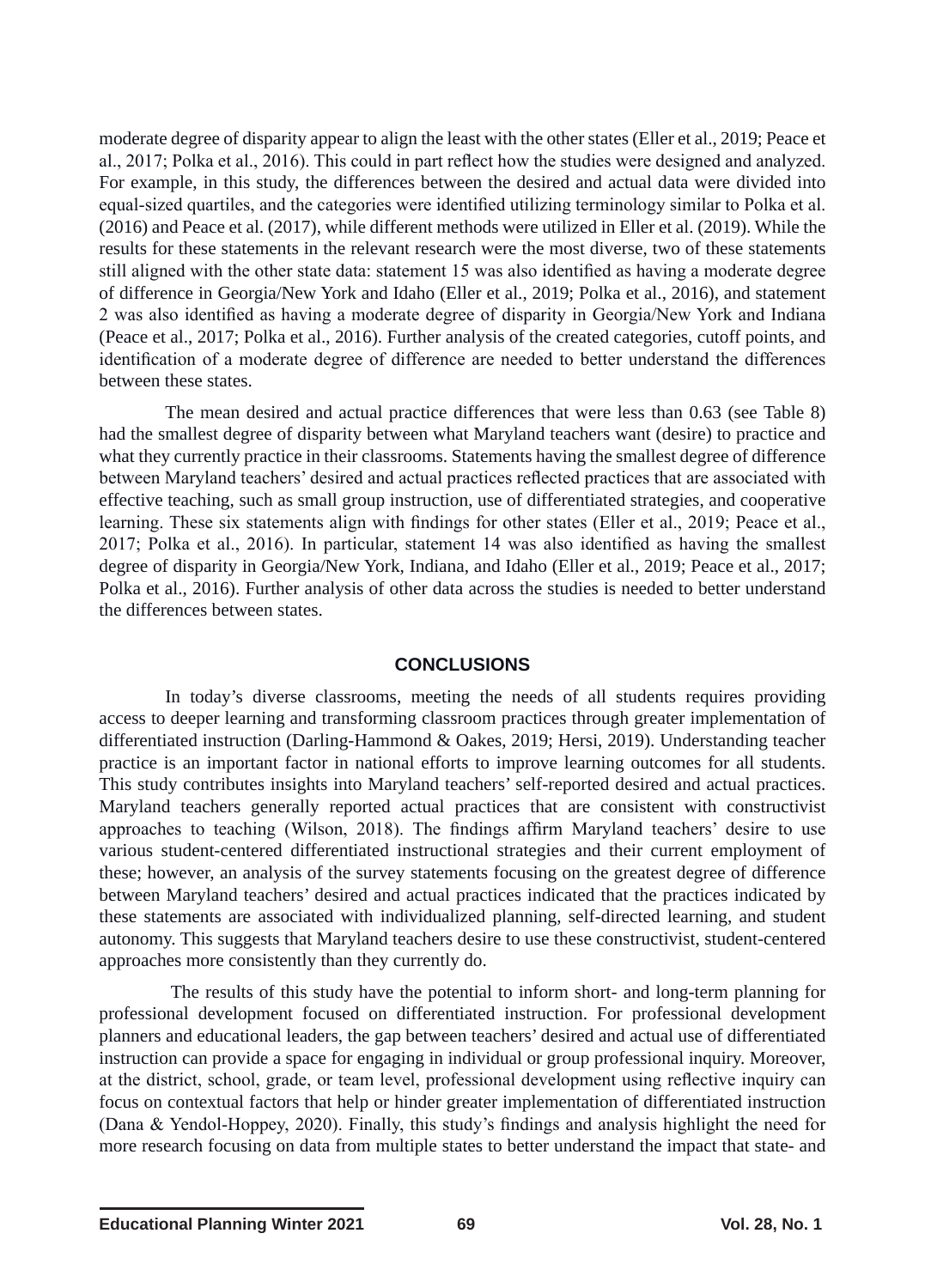district-level policies, resources, and evaluation practices have on teachers' desired and actual use of differentiated instruction.

#### **REFERENCES**

- Allard, A. C., & Santoro, N. (2006). Troubling identities: Teacher education students' construction of class and ethnicity. *Cambridge Journal of Education, 36*(1), 115–129.
- Banks, J. A., Banks, C. A. M., Cortés, C. E., Hahn, C., Merryfield, M., Moodley, K.,Parker,W. C. (2005). *Democracy and diversity: Principles and concepts for educating citizens in a global age*. Seattle, WA: Center for Multicultural Education, University of Washington.
- Borko, H. (2004). Professional development and teacher learning: Mapping the terrain. *Educational Researcher*, *33*(8), 3–15.
- Brewer, J., & Daane, C. J. (2002). Translating constructivist theory into practice in primary grades. *Education*, *123*(2), 416–417.
- Clements, D. H., & Battista, M. T. (1990). Constructivist learning and teaching. *Arithmetic Teacher*, *30*(1), 34–39.
- Cochran-Smith, M. (2003). Learning and unlearning: The education of teacher educators. *Teaching and Teacher Education*, *19*, 5–28.
- Council of Chief State School Officers. (2011). *Interstate Teacher Assessment and Support Consortium (InTASC) Model Core Teaching Standards: A Resource for State Dialogue.*  Washington, DC. Retrieved from http://www.ccsso.org/sites/default/files/2017-11/ InTASC\_Model\_Core\_Teaching\_Standards\_2011.pdf
- Dana, N. F., & Yendol-Hoppey, D. (2020). *The reflective educator's guide to classroom research: Learning to teach and teaching to learn through practitioner inquiry.* London, UK: Corwin Press.
- Darling-Hammond, L., & Bransford, J. (2005). *Preparing teachers for a changing world: What teachers should learn and be able to do.* San Francisco, CA: Jossey-Bass.
- Darling-Hammond, L., & Cook-Harvey, C. M. (2018). Educating the whole child: Improving school climate to support student success. Retrieved from Learning Policy Institute website: https://learningpolicyinstitute.org/product/educating-whole-child-report
- Darling-Hammond, L. & Oakes, J. (2019). *Preparing teachers for deeper learning.* Cambridge, MA: Harvard University Press.
- Driscoll, M. P. (2018). Psychological foundations of instructional design. In R. A. Reiser & J. V. Dempsey (Eds.), *Trends and issues in instructional design and technology* (4th ed., pp. 52–60). New York, NY: Pearson.
- Eller, A. L., Polka, W. S., & Mete, R. E. (2019). Small-town and rural Idaho elementary teachers' desired versus current use of differentiated instructional practices. *Educational Research: Theory and Practice, 30*(2), 61–74.
- Gay, G. (2010). *Culturally responsive teaching: Theory, research, and practice* (2nd ed). New York, NY: Teachers College Press.
- Hersi, A. A. (2019). Culturally and linguistically responsive practice: Transformative pedagogical model for equity and access. In J. Keengwe (Ed.), *Handbook of research on assessment practices and pedagogical models for immigrant students* (pp. 269–283*).* Philadelphia, PA: IG Global.
- Hubbard, R., & Power, B. (2003). *Living the questions: A guide for teacher researchers.* Portland, ME: Stenhouse.